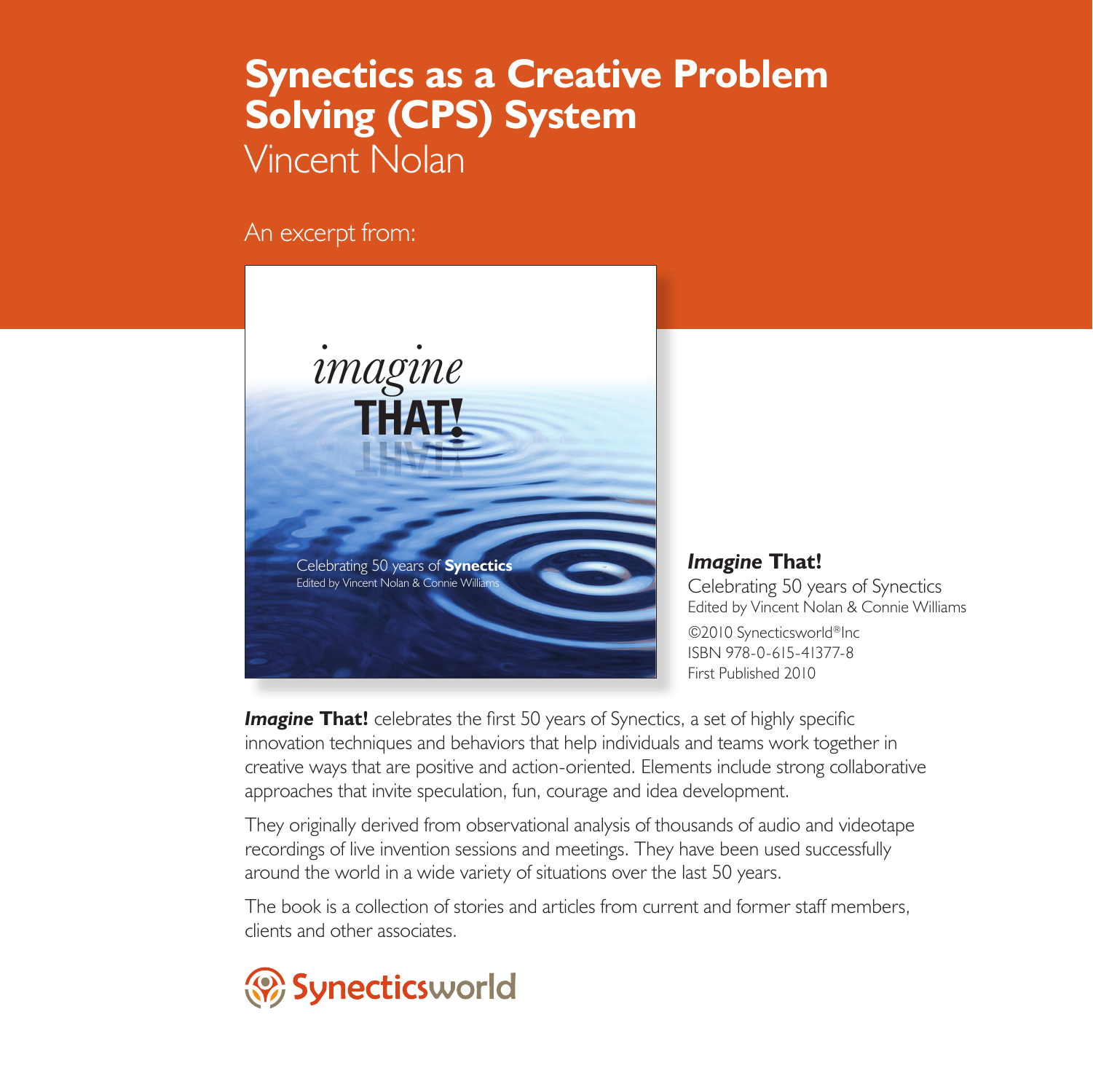## **Synectics as a Creative Problem Solving (CPS) System**

Vincent Nolan



Synectics is usually classified as a Creative Problem-Solving (CPS) Technique along with Brainstorming and Lateral Thinking, So what does Synectics, as a CPS technique, have in common with Brainstorming and the others? And how does it differ?

An independent answer to that question is provided by Dr. John Martin of the Open University in the UK. In his notes for the Creative Management module of their MBA Course in 1997, he wrote: "In practice, different schools of creativity training borrow from one another. The more elaborate forms of creative problem-solving, such as the Buffalo CPS method (basically brainstorming), incorporate quite a number of features found in Synectics. However there is still a discernible split between the 'psychological' approaches such as Synectics that emphasize metaphor, imagery, emotion, energy etc. and 'procedural' approaches that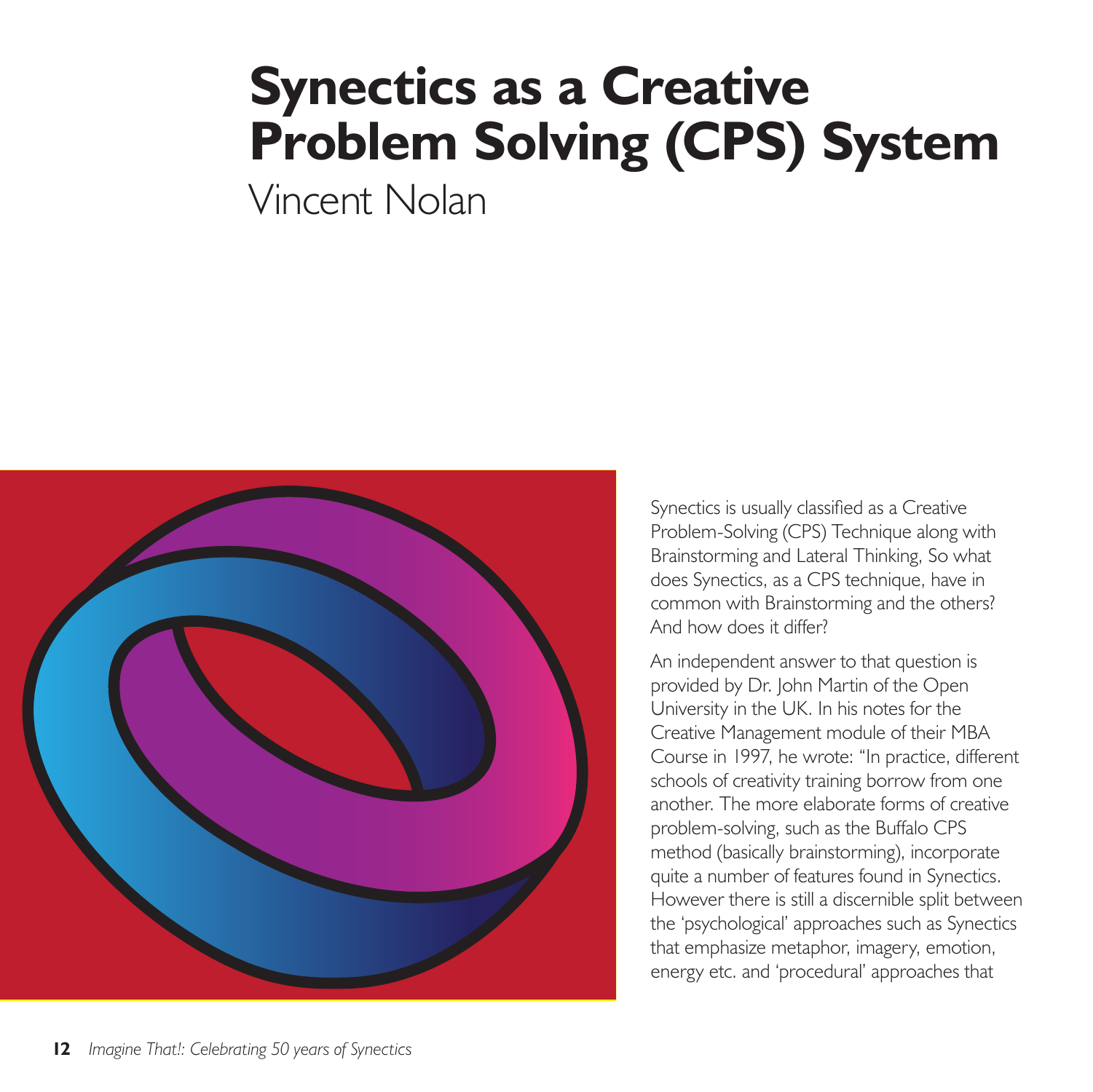concentrate on private listings, round robins etc. Of course practitioners can combine these techniques, but there is often a discernible bias towards one or other end of the spectrum"

Brainstorming was the original Creative Problem-solving Technique, developed in the 1930s by Alex Osborn (the O of the advertising agency BBDO) and further developed by Professor Sidney Parnes of the Buffalo Institute. The Osborn-Parnes model is the most widely practised form of brainstorming, though the word has become a generic term for any attempt to generate new ideas in an environment of suspending judgement. It may include elements of other techniques, such as de Bono's Lateral Thinking.

**"...unless at first an idea is absurd, there is no hope for it"**

George Prince described Brainstorming as "the great breakthrough in creativity techniques; it demonstrated for the first time how much the fear of critical judgement inhibits the expression of ideas". Even so, in brainstorming sessions (and in the Osborn-Parnes model) participants remain relatively inhibited and try to produce 'good' ideas, by 'correctly' understanding the problem and filtering out any ideas that might be considered absurd ('good' and 'correct' are clearly judgemental words)

Synectics widens and deepens the process of suspending judgement in a variety of ways

- It extends suspending judgement to the description of the problem, accepting the Problem Owner's perception without challenge or questioning
- It encourages alternative perceptions of the problem to be expressed (as 'springboards') again without challenge
- It encourages participants to 'listen for ideas'

by paying attention to apparently irrelevant thoughts and images, to be used as clues to new ideas

- It actively encourages absurd ideas (reflecting Einstein's saying "unless at first an idea is absurd, there is no hope for it")
- It uses Excursions to reproduce the phenomenon of getting a new idea from nowhere ('idea while shaving', 'sleeping on it')

In these ways, Synectics uses the period of suspending judgement to open up the topic to a much wider range of ideas and approaches than conventional brainstorming. It encourages the process of connection-making, "making the familiar strange and making the strange familiar" (Gordon) or "bisociation", Arthur Koestler's term for the bringing together of two things that had not previously been associated (which he saw as the essence of creativity). Edward de Bono's term Lateral Thinking is a much more elegant label than either bisociation or indeed Synectics.

The 'Springboards' generated by Synectics are intended to be new starting points for exploration of the problem rather than finished new solutions (though new solutions may be thrown up occasionally). It follows that the process of selecting avenues to explore cannot be a logical or analytical choice, because there is no knowledge of where they will lead; it has to be an intuitive choice by the Problem Owner, based on newness and appeal (a choice which requires courage on the part of the Problem Owner). Contrast this with selection in brainstorming, where the initial ideas are screened into 'good 'and 'bad', resulting in a short list of good ideas, which are unlikely to be new – they are considered to be good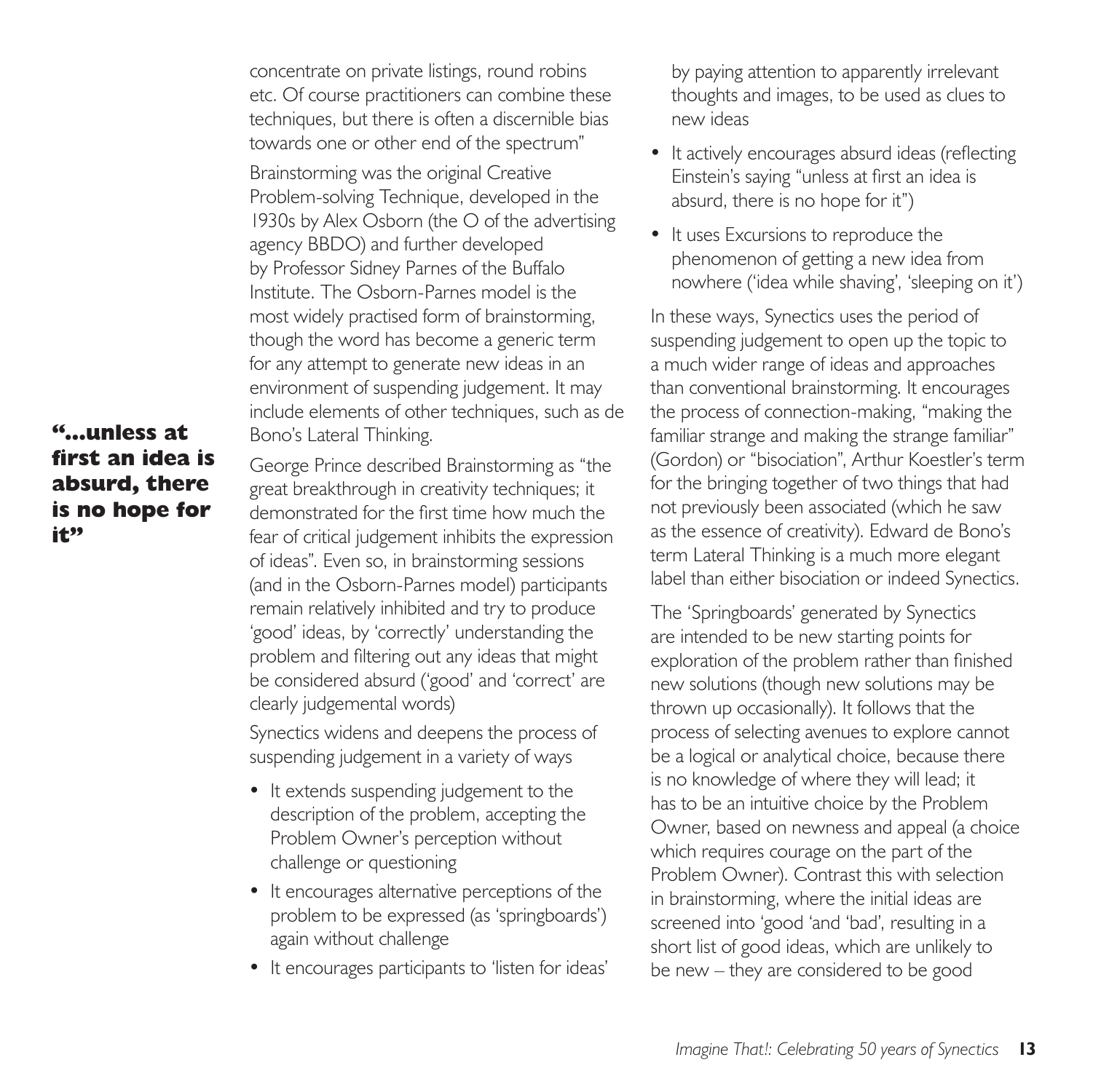because they are known to work! Hence the disappointment often expressed with brainstorming: "we generated a lot of ideas, but didn't get anything new".

Alternatively the ideas are clustered into groups, a process which may satisfy the logical mind but is unnecessary and risks stifling any genuinely new thoughts by 'putting new wine in old bottles'. Its popularity is probably a reflection of the discomfort many people feel with the uncertainty of the creative process.

At this stage, Synectics adds a dimension that is entirely missing from brainstorming, the process of Idea Development, which takes new approaches which are not yet practical and develops them into feasible courses of action (Possible Solutions) that the Problem Owner commits to implement. The key to this process of incubation is the reintroduction of judgement in a way that preserves the emotionally safe climate achieved earlier by suspending judgement.

- The judgements are made by the Problem Owner alone (unless they invite the opinions of others)
- the Problem Owner is required to check their understanding of the idea before evaluating it. Few would quarrel with, the principle 'understand before evaluating', but it is usually ignored because understanding is assumed rather than checked out. When it is checked out, as often as not it proves to be wrong or incomplete
- the Problem Owner must first specify all the positive features of the idea (including possible positives), giving the idea the benefit of the doubt

• if the idea is not yet a Possible Solution, they then identify its most important shortcoming as the target for improvement (not as a negative; e.g. "we need to find a way to reduce the cost" rather than "too expensive") More ideas are produced to achieve the necessary improvement and the process continues until the Problem Owner either has a new solution, or abandons that avenue for an alternative springboard

The end product of a Synectics session is new courses of action that will be implemented because they have been chosen by the person who will implement them. The end point of a brainstorming session is usually selected ideas that are not new. They may be new to the Problem Owner; the process has been used to transfer known solutions from someone who knows them to someone who does not, a useful achievement but hardly 'creative'.

Brainstorming is relatively easy to practise – just suspend judgement – and "the define-generateselect-develop logic ....maps much more easily onto logical methods found in operations research or computer systems analysis" (John Martin op. cit.). It is therefore less of a challenge to the prevailing business culture than Synectics.

Synectics, however, is more than a superior Creative Problem Solving technique; it is an Invention technique, which results in new *action* i.e. innovation and experiment, rather than simply new ideas. In addition, Synectics embodies a range of methods (described by George Prince as Creative Behaviour) that create the supportive Climate that underpins both Creative Thinking and Creative Action. The three dimensions of Synectics may be summarised as follows: